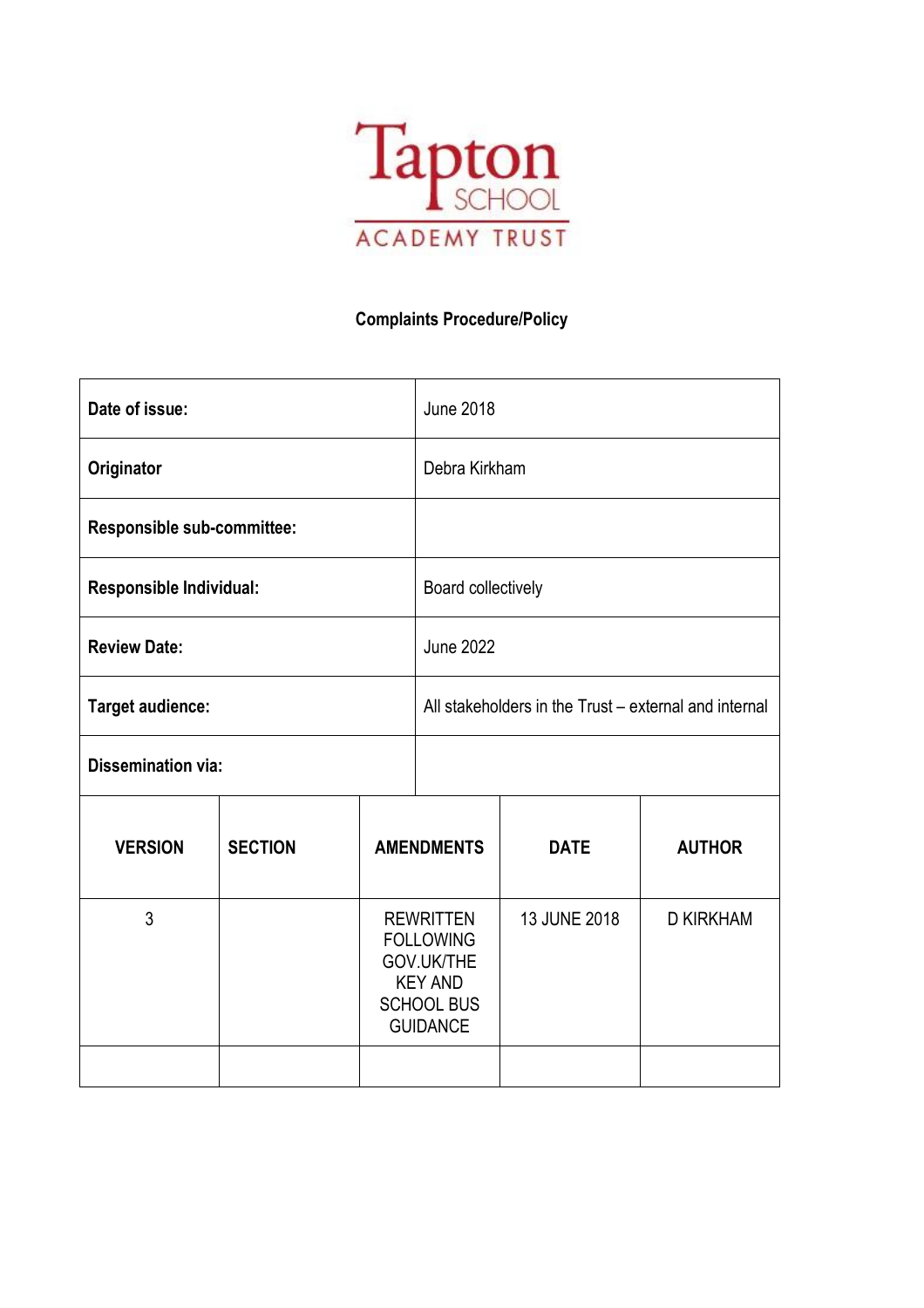# **Introduction**

Tapton school academy Trust will give careful and prompt consideration to all concerns/complaints taking the complaint seriously and treating the complainant with courtesy.

# **1. Aims**

When responding to complaints from parents of pupils at the school, and others, we aim to:

- Be impartial and non-adversarial
- Facilitate a full and fair investigation by an independent person or panel, where necessary
- Address all the points at issue and provide an effective and prompt response
- Respect complainants' desire for confidentiality
- Treat complainants with respect
- Keep complainants informed of the progress of the complaints process
- Consider how the complaint can feed into Trust improvement evaluation processes

We try to resolve concerns or complaints by informal means wherever possible. Where this is not possible, formal procedures will be followed.

The Trust will aim to give the complainant the opportunity to complete the complaints procedure in full.

To support this, we will ensure we publicise the existence of this policy and make it available on the Trust and individual school websites.

# **2. Legislation and guidance**

This document meets the requirements set out in part 7 of the schedule to the [Education \(Independent School](http://www.legislation.gov.uk/uksi/2014/3283/schedule/made)  [Standards\) Regulations 2014,](http://www.legislation.gov.uk/uksi/2014/3283/schedule/made) which states that we must have and make available a written procedure to deal with complaints from parents of pupils at the school. It is also the means by which we will address complaints/concerns raised by members of the public who are not parents of attending pupils.

It is also based on guidance published by the Education and Skills Funding Agency (ESFA) on [creating a](https://www.gov.uk/government/publications/setting-up-an-academies-complaints-procedure)  complaints [procedure that complies with the above regulations,](https://www.gov.uk/government/publications/setting-up-an-academies-complaints-procedure) and refers to [good practice guidance on](https://www.gov.uk/government/publications/school-complaints-procedures)  [setting up complaints procedures](https://www.gov.uk/government/publications/school-complaints-procedures) from the Department for Education (DfES).

This policy complies with our funding agreement and articles of association.

In addition, it addresses duties set out in the [Early Years Foundation Stage statutory framework](https://www.gov.uk/government/uploads/system/uploads/attachment_data/file/596629/EYFS_STATUTORY_FRAMEWORK_2017.pdf) with regards to dealing with complaints about the school's fulfilment of Early Years Foundation Stage requirements.

There may be occasions where the Trust will seek legal advice when dealing with a complaint at any of the stages of the procedure.

# **3. Definitions and scope**

The DfES guidance explains the difference between a concern and a complaint.

A **concern** is defined as "an expression of worry or doubt over an issue considered to be important for which reassurances are sought". The Trust will resolve concerns through day-to-day communication as far as possible.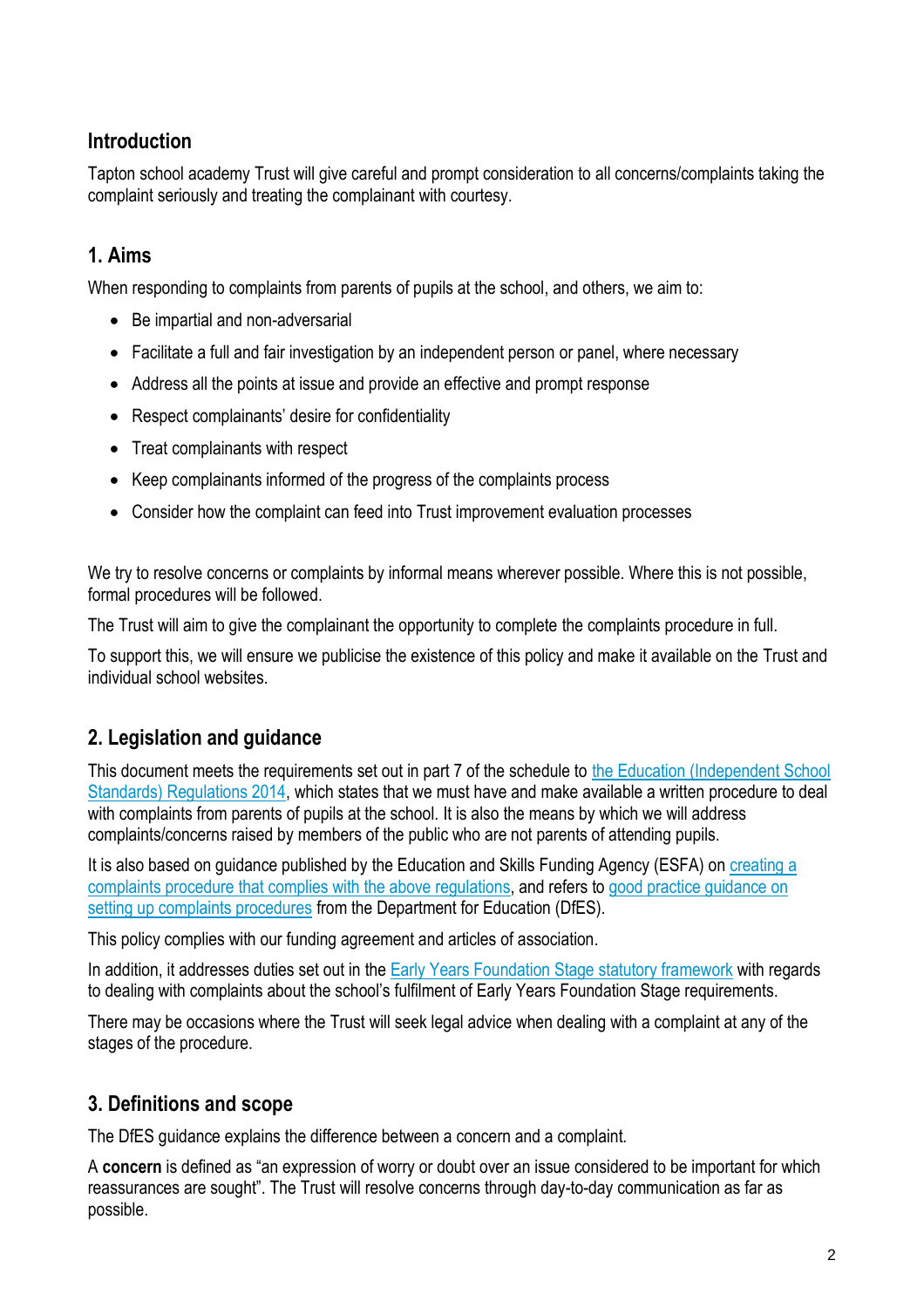A **complaint** is defined as "an expression of dissatisfaction however made, about actions taken or a lack of action".

The Trust intends to resolve complaints informally where possible, at the earliest possible stage.

There may be occasions when complainants would like to raise their concerns formally. This policy outlines the procedure relating to handling such complaints.

This policy **does not cover** complaints relating to:

- Admissions
- Statutory assessments of special educational needs (SEN)
- Safeguarding matters or Prevent
- Exclusions
- Whistle-blowing
- Staff grievances
- Staff discipline
- Anti-fraud Policy and Anti-fraud plan

Please see our separate policies for procedures relating to these types of complaint.

Arrangements for handling complaints from parents of children with SEN about the Trust's support are within the scope of this policy. Such complaints should first be made to the special educational needs co-ordinator (SENCO) or Headteacher; they will then be referred to this complaints policy. Our SEN policy and information report includes information about the rights of parents of pupils with disabilities who believe that our Trust has discriminated against their child.

Further information about raising concerns about exclusion can be found at: [www.gov.uk/school-disclipline](http://www.gov.uk/school-disclipline-exclusions/exclusions)[exclusions/exclusions.](http://www.gov.uk/school-disclipline-exclusions/exclusions)

The Trust has an internal whistleblowing procedure for their employees and voluntary staff. Other concerns can be raised direct with Ofsted via email at: [whistleblowing@ofsted.gov.uk](mailto:whistleblowing@ofsted.gov.uk) or by writing to: WBHL, Ofsted Piccadilly Gate, Store Street, Manchester, M1 2WD. The Department for Education is also a prescribed body for whistleblowing in education.

Complaints about services provided by other providers who use Trust premises or facilities should be directed to the provider concerned.

# **4. Principles for investigation**

When investigating a complaint, we will try to clarify:

- What has happened
- Who was involved
- What the complainant feels would put things right
- Consider whether there is any risk to informing the person complained about i.e. tipping off
- Consider when and if to inform relevant bodies/authorities i.e. ESFA/Police

We also intend to address complaints as quickly as possible. To achieve this, realistic and reasonable time limits will be set for each action within each stage.

Where further investigations are necessary, new time limits will be set, and the complainant will be sent details of the new deadline with an explanation for the delay.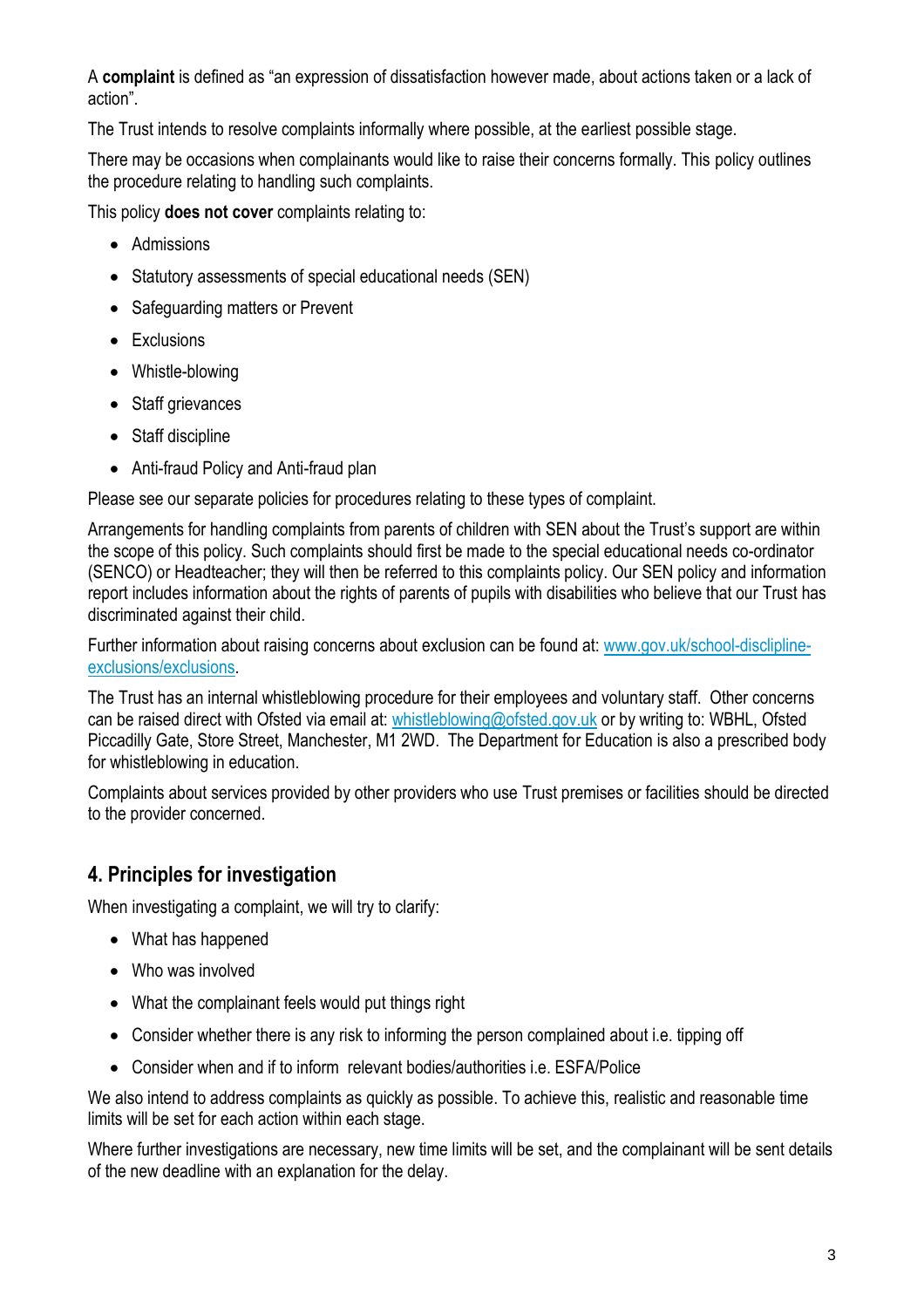The Trust expects that complaints will be made as soon as possible after an incident arises and no later than 3 months afterwards. We will consider exceptions to this time frame in circumstances where there were valid reasons for not making a complaint at that time and the complaint can still be investigated in a fair manner for all involved.

#### **Complaints about our fulfilment of early year's requirements**

We will investigate all written complaints relating to the Trust's fulfilment of the Early Years Foundation Stage requirements, and notify the complainant of the outcome within 28 days of receiving the complaint. We will keep a record of the complaint (see section 9) and make this available to Ofsted on request.

Parents and carers can notify Ofsted if they believe that the Trust is not meeting Early Years Foundation Stage requirements, by calling 0300 123 4234 or 0300 123 4666, or by emailing [enquiries@ofsted.gov.uk.](mailto:enquiries@ofsted.gov.uk) An online contact form is also available a[t https://www.gov.uk/government/organisations/ofsted#org-contacts.](https://www.gov.uk/government/organisations/ofsted#org-contacts)

We will notify parents and carers if we become aware that any of the schools in the Trust is to be inspected by Ofsted. We will also supply a copy of the inspection report to parents and carers of children attending the setting on a regular basis.

# **5. Stages of complaint**

## **Stage 1: Informal**

The Trust will take informal concerns seriously and make every effort to resolve the matter quickly. It may be the case that the provision or clarification of information will resolve the issue.

The complainant should raise the complaint as soon as possible with the relevant member of staff or the Headteacher of the individual school, either in person or by letter, telephone or email.

The Trust will acknowledge informal complaints within 5 working days of receipt, and investigate and provide a response within 10 working days of receipt. If, due to the nature of the complaint, this proves to be unworkable, the complainant will be contacted and provided with an explanation for the delay and given a revised date for the provision of a response.

The informal stage will involve a meeting between the complainant and an appropriate member of the Trust's senior leadership teams.

If the complaint is not resolved informally, it will be escalated to a formal complaint.

## **Stage 2: Formal**

The formal stage involves the complainant putting the complaint in writing, usually to the headteacher and/or the subject of the complaint. A form has been provided for this purpose and can be found at Appendix 2, however, use of the form is optional. The complainant should provide details such as relevant dates, times and the names of witnesses of events, alongside copies of any relevant documents. The complainant should also state what they feel would resolve the complaint.

The Headteacher (or other person appointed by the Trust for this purpose) will then conduct their own investigation. The written conclusion of this investigation will be sent to the complainant within 10 working days of receipt.

If the complainant is not satisfied with the response and wishes to proceed to the next stage of this procedure, they should inform the chair of the relevant Local Governing Body (LGB) in writing within 15 working days of receipt of the response.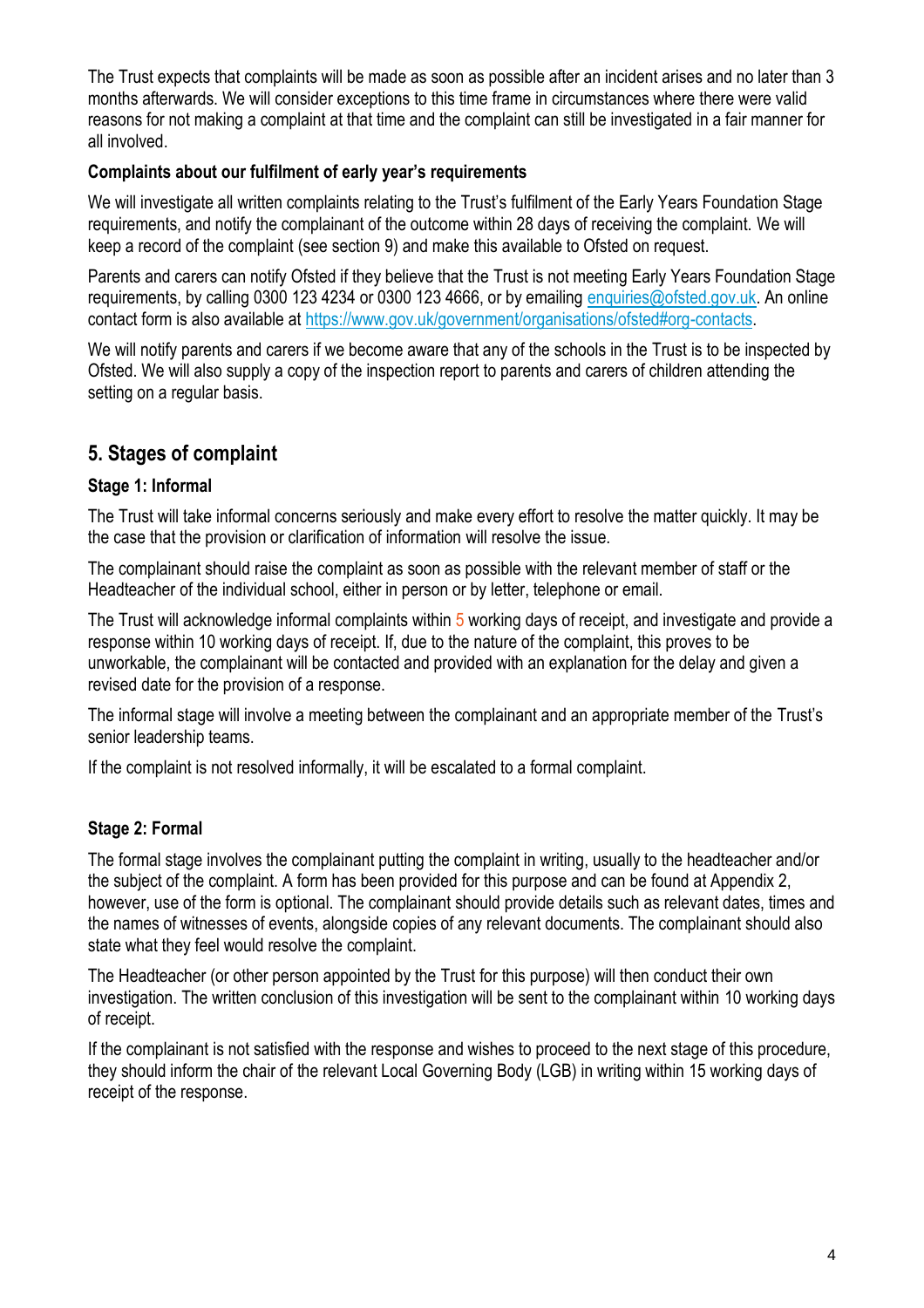#### **Stage 3: Review panel**

Complaints will be escalated to the panel hearing stage if the complainant is not satisfied with the response to the complaint at the second, formal, stage. The panel should be convened within 20 working days of this escalation in the procedure.

The panel will be appointed by or on behalf of the Trust and must consist of at least 3 people who were not directly involved in the matters detailed in the complaint. One panel member will be either the Director of Phase or the CEO and at least 1 panel member must be independent of the management and running of the Trust e.g. a Headteacher from a school outside of the Trust (the panel cannot be made up solely of governing board members or Trustees, as they are not independent of the management and running of the Trust).

For complaints about a Headteacher/CEO/governor or Trustee one of the panel members should be either a Trustee or member.

The panel will have access to the existing record of the complaint's progress (see section 9).

The complainant must have reasonable notice of the date of the review panel; however, the review panel reserves the right to convene at their convenience rather than that of the complainant. At the review panel meeting, the complainant and representatives from the school/Trust, as appropriate, will be present. Each will have an opportunity to set out written or oral submissions prior to the meeting. The complainant must be allowed to attend the panel hearing and be accompanied if they wish.

At the meeting, each individual will have the opportunity to give statements and present their evidence, and witnesses will be called, as appropriate, to present their evidence.

The panel, the complainant and the school/Trust representative(s) will be given the chance to ask and reply to questions. Once the complainant and school/Trust representative(s) have presented their cases, they will be asked to leave and evidence will then be considered.

In the event of pupils needing to be interviewed, care will need to be taken to ensure that parental permission is obtained. In all instances a single panel member should interview the pupil and parents/carers should be given the opportunity to attend but, if they are unable to do so, a nominated member of staff should accompany the pupil/s.

The panel should aim to reach a unanimous decision or at least a majority decision on the complaint, deciding upon the most appropriate course of action to be taken to resolve the complaint. Where appropriate the panel will suggest recommended changes to the school's systems or procedures to ensure that problems of a similar nature do not arise in the future. The panel must then put together its findings and recommendations from the case. The panel will also provide a copy of the findings and recommendations to the complainant and, where relevant, the individual who is the subject of the complaint, and make a copy available for inspection by the Headteacher. The report should also be shared with the Trust board at an appropriate time.

Should any action be taken against a member of staff, in order to protect their rights, the phrase 'appropriate action has or will be taken' should be used in the report.

The Trust will inform those involved of the decision in writing within 15 working days of the meeting.

The aim of the panel meeting shall be to resolve the complaint and achieve reconciliation between the school and the complainant. It has to be recognised, however, that whilst the intention is to ensure that any complaint which reaches this stage is seen to have been treated seriously, it may not be possible to make recommendations that fully satisfy the complainant.

I

# **6. Complaints against the Headteacher/CEO/Governor or Trustee**

Complaints made about the Headteacher should be directed to the chair of the relevant LGB.

Complaints made about the CEO should be directed to the chair of the Board of Trustees.

Where a complaint is against a governor or a chair of governors it should be directed to the CEO.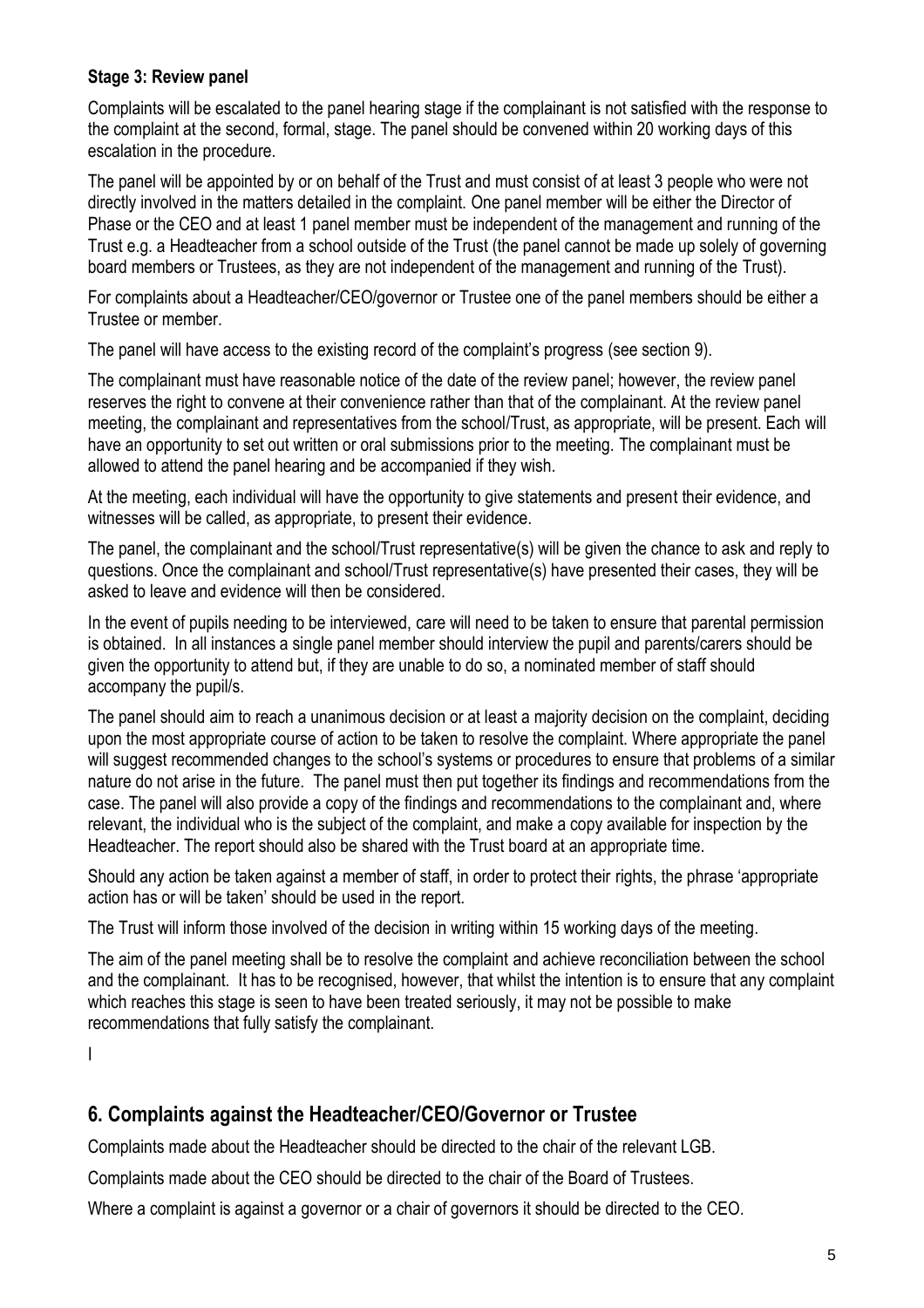Where a complaint is against a Trustee is should be directed to the Company Secretary in the first instance.

In every event, if the complainant is unclear who to contact or how to contact them, they should contact the relevant school office.

## **The Advice and Conciliation Service**

The Advice and Conciliation Service is an impartial Service based within Children, Young People and Families Department and aims to help all partners and agencies become more responsive to comments, complaints, criticisms and suggestions from parents and carers, young people and other service users. They aim to investigate and resolve issues through mediation and to promote conciliation towards resolving difficulties.

The Service offers support to parents and carers who are dissatisfied with the service they have received from a school. They provide information, help and advocacy to parents, carers and others by suggesting approaches and ways of dealing with issues, to reduce the number of referrals that might otherwise become formal complaints.

They provide:

.

- Impartial information, advice and support to parents, carers, schools and others relating to a range of educational issues.
- Advice on rights, roles and responsibilities.
- Advice on the procedures for making and responding to complaints and appeals for information.
- Independent mediation and impartial support to parties involved in conflict.

The Service also aims to raise awareness by:

- Developing links and networks with schools, other agencies, professionals and organisations in order to raise awareness of parental concerns
- Providing parents and carers with a wide range of information and training to ensure they are empowered to make informed decisions about the education of children in their care.

They can be contacted in the following ways:

- By Post: Advice and Conciliation Service, Level 3, North Wing ,Moor foot, Sheffield S1 4PL Telephone: 0114 2053938 or 2053939
- Fax: 0114 2053940
- Email: [ed-adviceandconciliation@sheffield.gov.uk](mailto:ed-adviceandconciliation@sheffield.gov.uk)

All complainants have the right to a third party representative, such as the Citizens Advice Bureau or Advice and Conciliation Service, throughout the stages of the procedure.

Complainants also have the right to refer their complaint to their local MP.

## **7. Staff awareness and training**

All staff are made aware of the procedures as many staff will deal with complaints at the informal stage. To be confident in doing so depends on clear information about the procedures, reassurance from senior staff and basic training in dealing with people who are upset or angry. The training is delivered at individual school level. Written guidance (Appendix 1) is shared on how to listen and deal with complaints.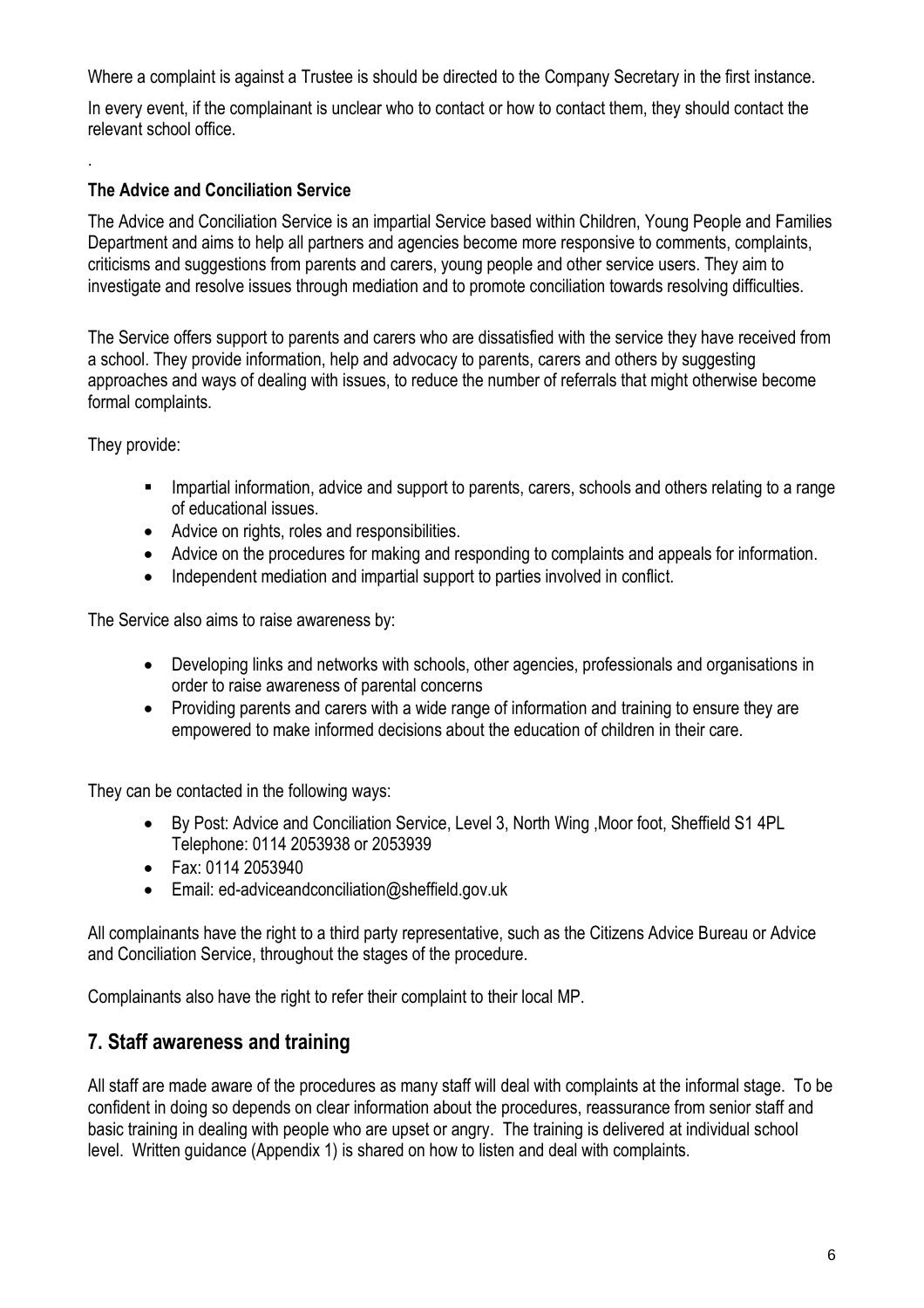# **8. Referring complaints on completion of the school's procedure**

If the complainant is unsatisfied with the outcome of the Trust's complaints procedure, they can refer their complaint to the ESFA. The ESFA will check whether the complaint has been dealt with properly by the Trust. The ESFA will not overturn the decision about a complaint. However, it will look into:

- Whether there was undue delay, or the Trust did not comply with its own complaints procedure
- Whether the Trust was in breach of its funding agreement with the secretary of state
- Whether the Trust has failed to comply with any other legal obligation

The ESFA will not consider complaints more than 12 months old after a decision or action is taken. The only exceptions will be they delay in sending the complaint to them was unavoidable of if there is evidence that the academy is not currently complying with legal requirements.

The ESFA reserve the right not to consider complaints that:

- Are malicious
- Use obscenities, racist or homophobic language
- Contain personally offensive remarks about members of their staff
- Are repeatedly submitted with only minor differences after they have fully addressed the complaint

The ESFA will deal with complaints about academies in accordance with the following principles:

- Academies should be receptive to genuine expressions of dissatisfaction
- Complaints should be dealt with promptly, fairly and proportionately, they are also resolved at the most local level possible
- In dealing with complaints they will take into account its public sector equality duty (under the Equalities Act)

If the Trust did not deal with the complaint properly, it will be asked to re-investigate the complaint. If the Trust's complaints procedure is found to not meet regulations it will be asked to correct its procedure accordingly.

For more information or to refer a complaint, see the following webpage:

<https://www.gov.uk/complain-about-school>

## **8. Serial and persistent complainants**

Where a complainant tries to re-open the issue after the complaints procedure has been fully exhausted and the Trust has done everything it reasonably can in response to the complaint, the chair of governors/chair of Trustees (or other appropriate person in the case of a complaint about the chair) will inform the complainant that the matter is closed.

If the complainant subsequently contacts the Trust again about the same issue, the Trust can choose not to respond. The normal circumstance in which we will not respond is if:

- We have taken every reasonable step to address the complainant's needs, *and*
- The complainant has been given a clear statement of the Trust's position and their options (if any), *and*
- The complainant is contacting the Trust repeatedly but making substantially the same points each time

However, this list is not intended to be exhaustive.

The Trust will be most likely to choose not to respond if:

• We have reason to believe the individual is contacting us with the intention of causing disruption or inconvenience, and/or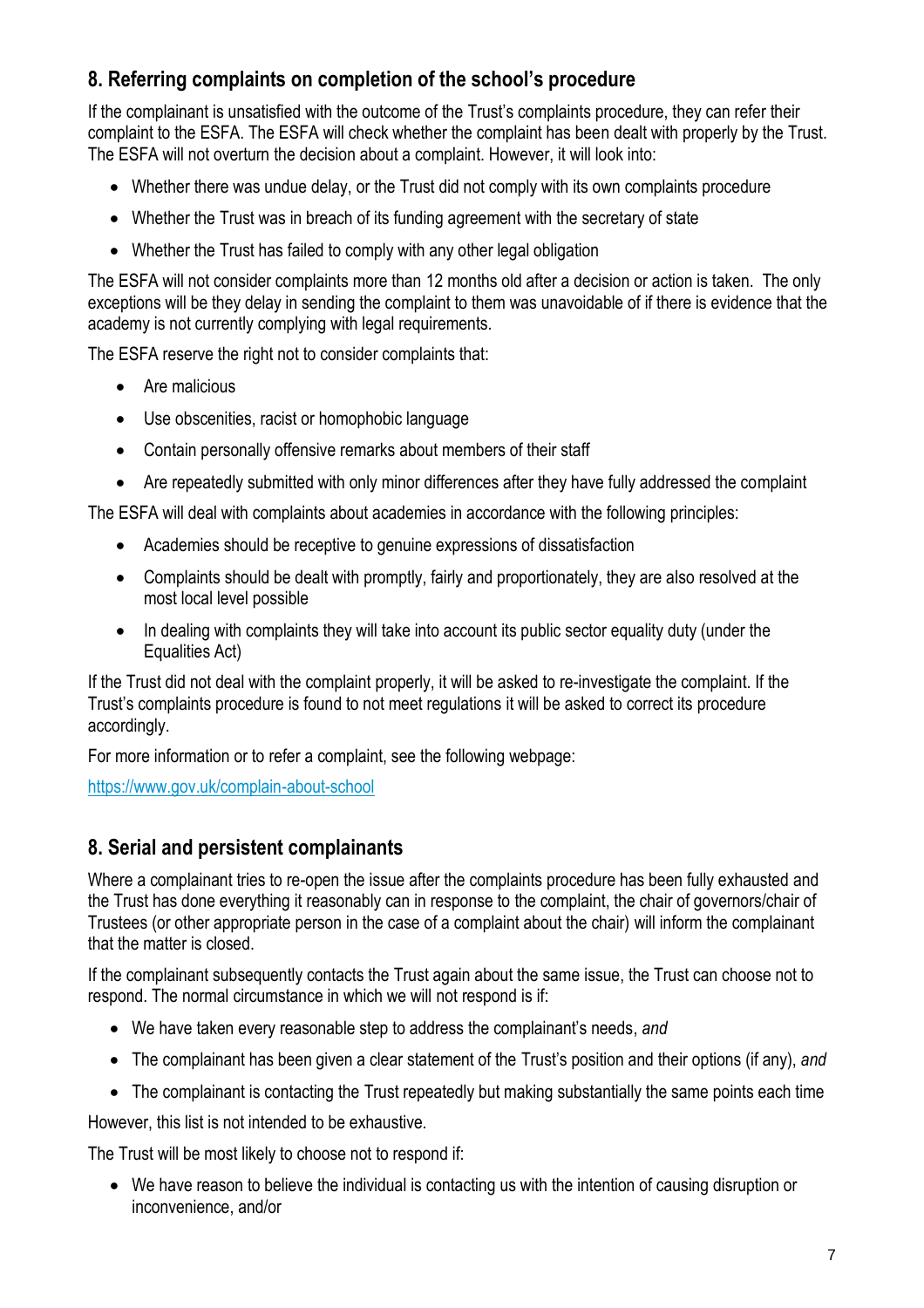- The individual's letters/emails/telephone calls are often or always abusive or aggressive, and/or
- The individual makes insulting personal comments about, or threats towards, school staff

Unreasonable behaviour which is abusive, offensive or threatening may constitute an unreasonably persistent complaint.

Once the Trust has decided that it is appropriate to stop responding, the complainant will be informed in writing, either by letter or email.

The Trust will ensure when making this decision that complainants making any new complaint are heard, and that the schools act reasonably.

# **9. Record-keeping**

The Trust will record the progress of all complaints, including information about actions taken at all stages, the stage at which the complaint was resolved, and the final outcome. The records will also include copies of letters and emails, and notes relating to meetings and phone calls.

This material will be treated as confidential and held at each school in the Trust.

This is except where the secretary of state (or someone acting on their behalf) or the complainant requests access to records of a complaint through a freedom of information (FOI) request or under the terms of the General Data Protection Regulations, or where the material must be made available during a school inspection.

Records of complaints will be kept for 6 years following resolution.

The details of the complaint, including the names of individuals involved, will not be shared with the whole Trust board in case a review panel needs to be organised at a later point.

Where the Trust board is aware of the substance of the complaint before the review panel stage, the Trust will (where reasonably practicable) arrange for an independent panel to hear the complaint.

Complainants also have the right to request an independent panel if they believe there is likely to be bias in the proceedings. The decision to approve this request is made by the governing board/board of Trustees, who will not unreasonably withhold consent.

# **10. Learning lessons**

The Trust board will review any underlying issues raised by complaints with the CEO, where appropriate, and respecting confidentiality, to determine whether there are any improvements that the Trust can make to its procedures or practice to help prevent similar events in the future.

# **11. Monitoring arrangements**

The Trust board will monitor the effectiveness of the complaints procedure in ensuring that complaints are handled properly. The CEO/Executive team will track the number and nature of complaints, and review underlying issues as stated in section 10.

The complaints records are logged and managed by the Head's PA at each of the schools in the Trust

This policy will be reviewed by Trust board every 3 years**.**

At each review, the policy will be approved by Trust board

# **12. Links with other policies**

Policies dealing with other forms of complaints or concerns around conduct include: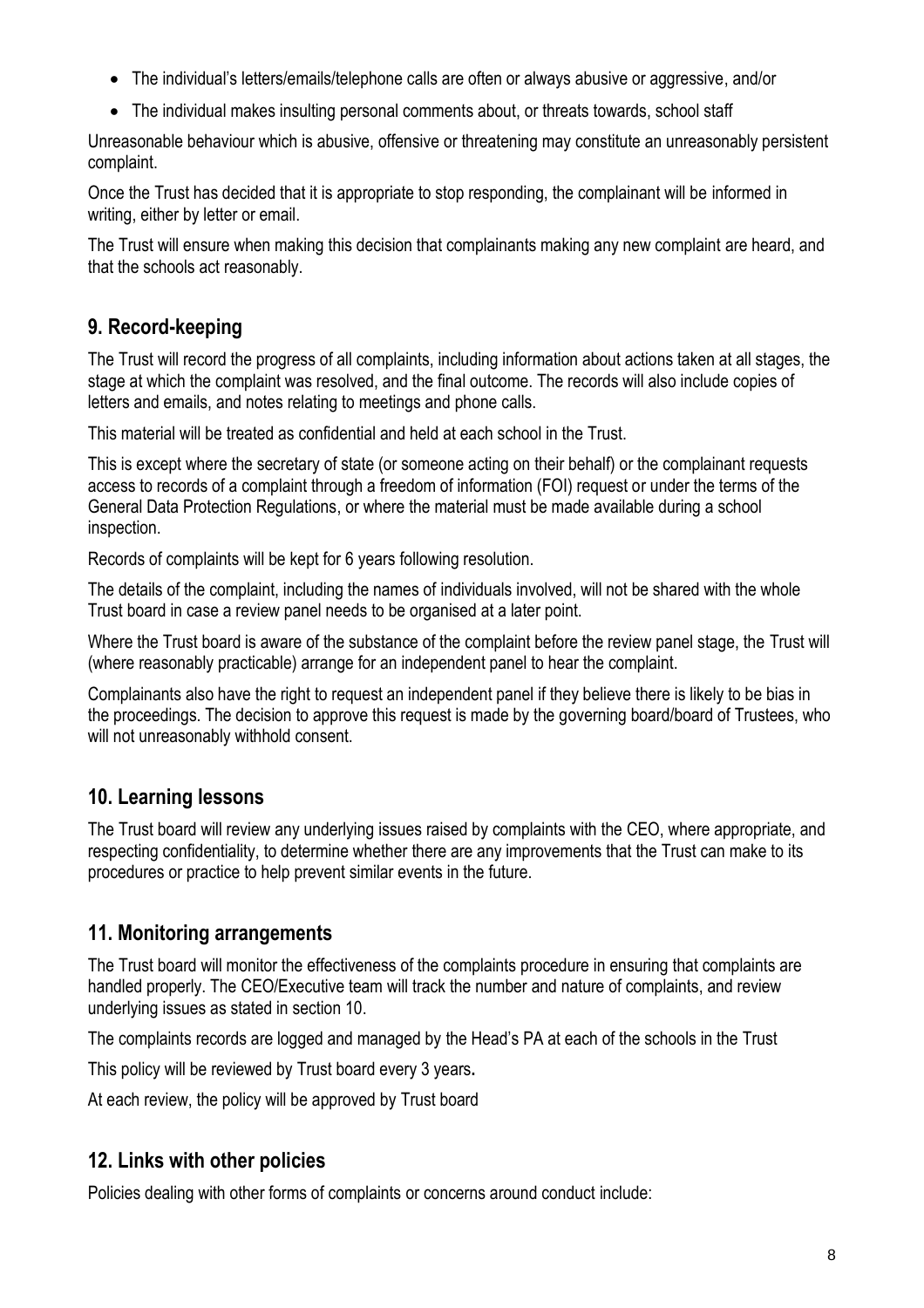- Child protection and safeguarding policy and procedures
- Admissions policy
- Exclusions policy

*.*

- Staff grievance procedures
- Staff disciplinary procedures
- SEN policy and information report
- Anti-fraud Policy and Anti-fraud plan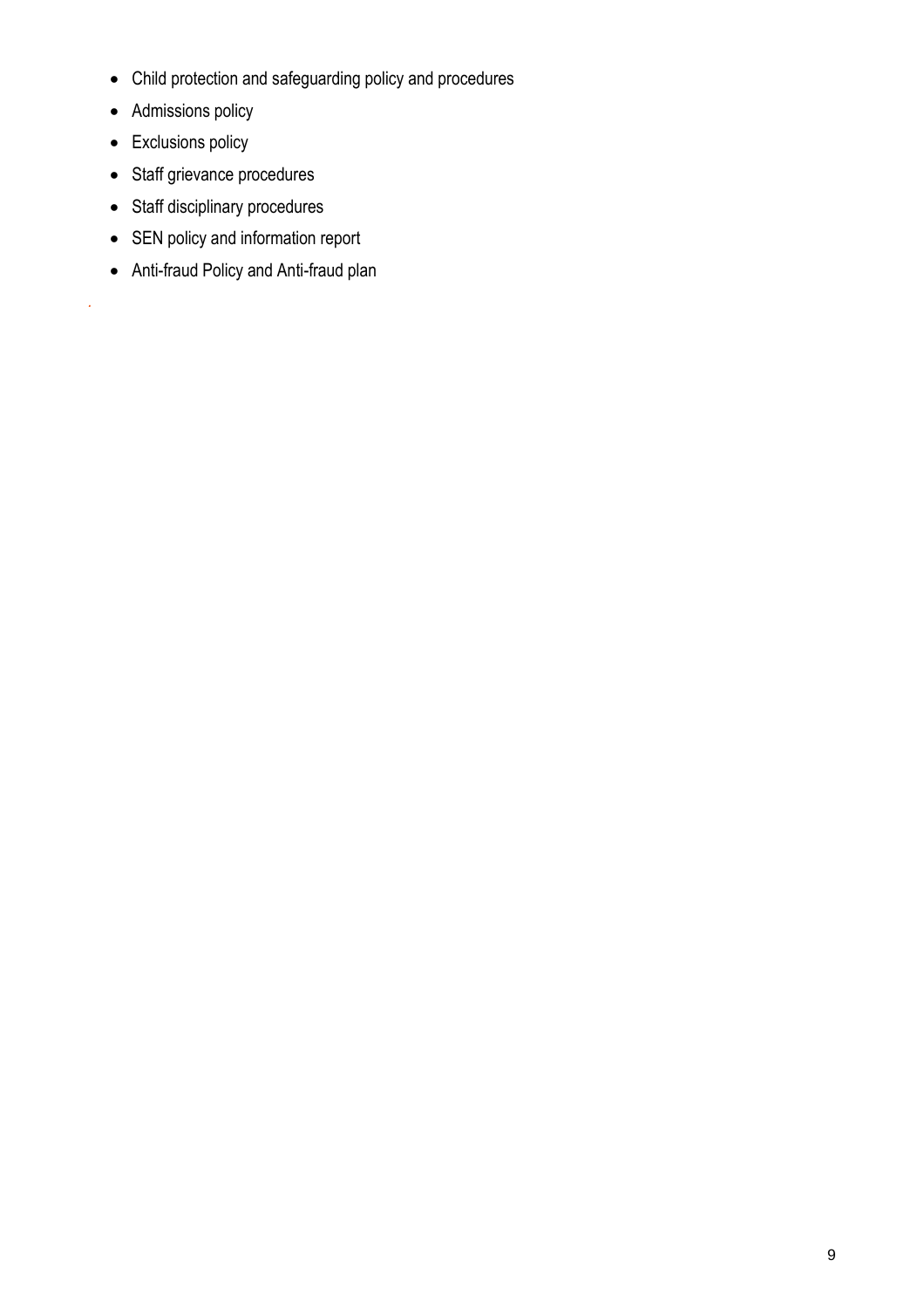## **Appendix 1**

## **Guidance for employees on Listening to Complaints**

### **As soon as you realise you are listening to a complaint, remember the following points:**

### • **Take responsibility**

Try not to keep transferring an angry person on from one place to another. Make sure you know the contact person for anything you cannot deal with yourself.

### • **Don't be flippant**

First impressions count. You and the school may be judged on your immediate reaction.

### • **Treat all complaints seriously**

However small or trivial an issue may seem to you, the complaint itself will be an important one for anyone who takes the trouble to complain.

### • **Be courteous**

Be sympathetic and helpful, but do not blame other colleagues.

### • **Say who you are**

If you are unknown to the complainant, introduce yourself.

### • **Ask for their name and use it**

Anonymous complaints are acceptable only in exceptional circumstances.

### • **Take time to figure out exactly what the problem is**

It is easy for someone to forget to tell you an important detail, particularly if they are upset or annoyed.

## • **Don't take the complaint personally**

To an angry parent or carer, YOU are the school and the only one they can put their feelings to right now.

## • **Stay cool and calm**

Do not argue with the complainant. Be polite and try to establish exactly what it is he or she is believes the issue to be.

## • **Check you are being understood**

Make certain that the parent or carer understands what you are saying. Avoid using jargon- it can cause confusion and annoyance to someone 'not in the know'.

## • **Don't rush**

Take your time. Let the complainant have their say and let off steam if they need to. Listen carefully and sympathetically to their problem before replying and attempting to find a solution or suggesting the next step.

## • **Refer to the procedure**

Inform your line manager/leadership team link of the conversation and next actions required**.**